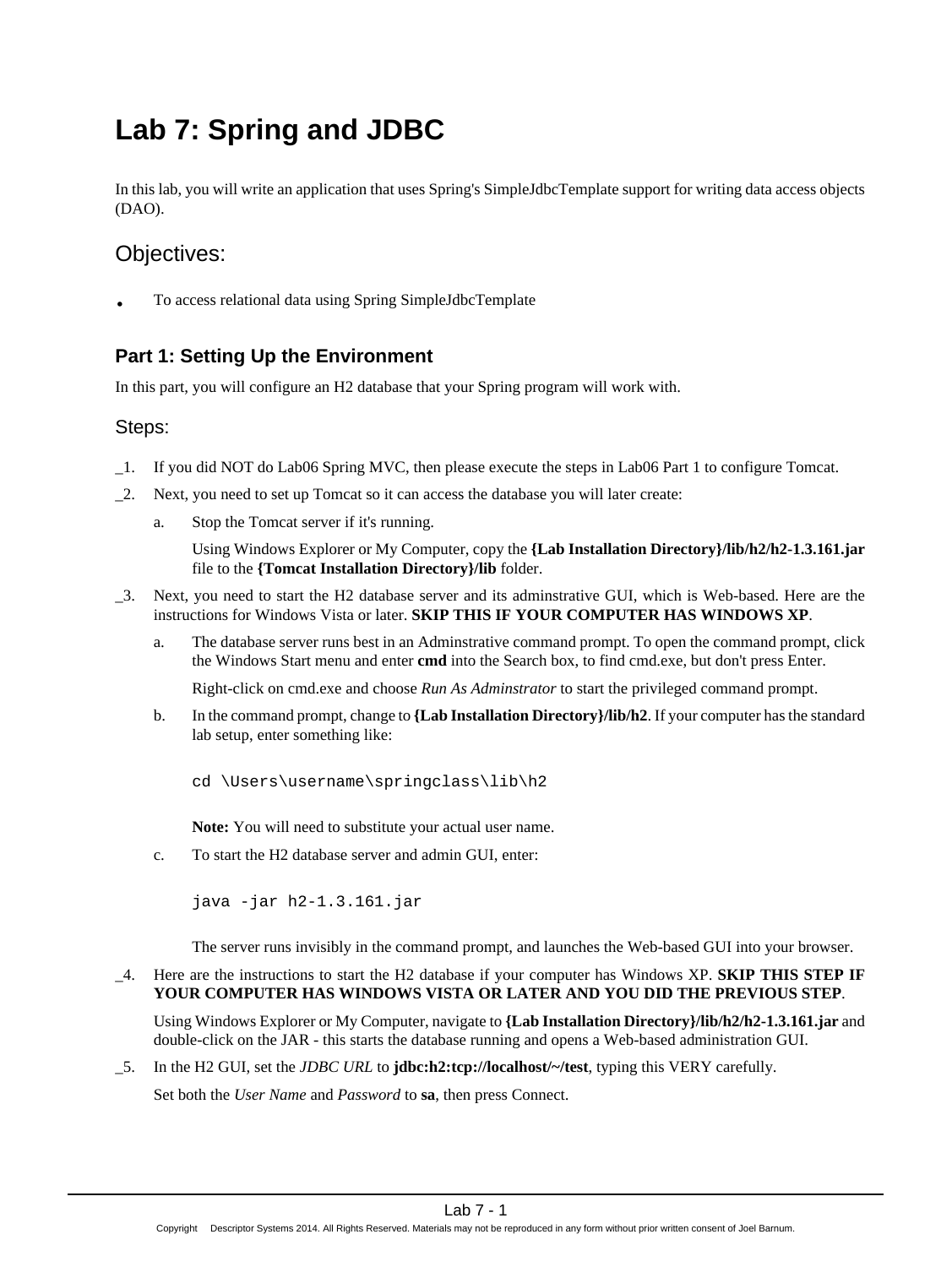\_6. Enter the following into the large entry box and then press the Run (Ctrl+Enter) button to create and populate your database (you can copy and paste from a starters file in **{Lab Installation Directory}/starters/spring/lab11}**):

```
CREATE TABLE Segment
(
   SegmentNumber INTEGER NOT NULL IDENTITY,
   SegmentDate DATE,
   FlightNumber INTEGER,
   OrigCity VARCHAR(10),
   Miles INTEGER,
   CONSTRAINT PK_Item PRIMARY KEY(SegmentNumber)
);
INSERT INTO Segment VALUES (NULL, '2009-10-18', 333, 'SFO', 367);
INSERT INTO Segment VALUES (NULL, '2009-10-18', 745, 'LAX', 1900);
INSERT INTO Segment VALUES (NULL, '2009-10-22', 453, 'BOS', 1900);
INSERT INTO Segment VALUES (NULL, '2009-10-18', 112, 'LAX', 367);
```
Press the Clear button then enter and run:

SELECT \* FROM segment

You should see four segment rows.

## **Part 2: Setting Up the Web Project**

In this part, you will create a servlet-based Web application that will act as the user interface for a Spring application that queries relational data using Spring's SimpleJdbcTemplate.

#### Steps:

- \_1. This lab depends on successfully completing the basic parts of *lab01* it doesn't depend on the "experiments". If you did not finish the basic part of lab01, you should either finish it or ask the instructor to help you get that lab's solution.
- \_2. If necessary, switch to the JEE perspective by choosing *Window Open Perspective Other Java EE (default)*.
- \_3. Eclipse uses *Dynamic Web Applications* for projects that use servlets and JSPs, so you will start by creating such a project:
	- a. Choose *File New Dynamic Web Project* to start the wizard.
	- b. On the first wizard page, for the *Project name*, enter **springlab07Web**, then press Next.
	- c. On the next wizard page, press Next.
	- d. On the last wizard page, put a checkmark in the *Generate web.xml deployment descriptor* box, then press Finish.
	- e. In the Project Explorer, expand the new project and note the following:
		- There is a *Java Resources/src* folder in which you will put your Java code including servlets, Spring bean classes and so forth.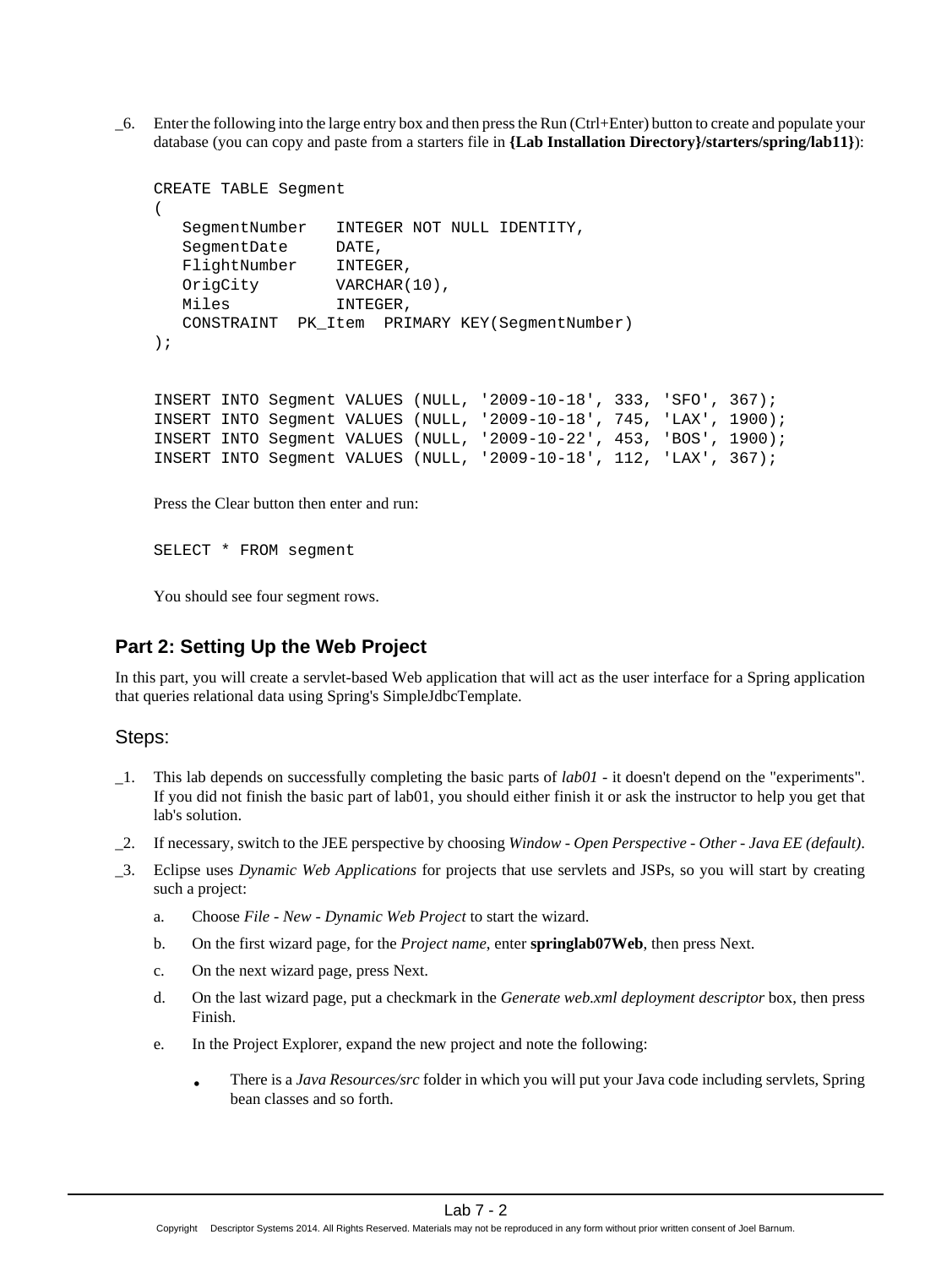- There is a *WebContent* folder in which you will put any HTML files, JSPs and so forth. There is a subfolder of WebContent named *WEB-INF* that contains the standard JEE Web deployment descriptor (web.xml) and other files.
- \_4. Next, copy files from the *lab01* project to the new project:
	- a. In the Project Explorer pane, expand the *springlab01* project's *src* folder, then right-click on the *com.oaktreeair.ffprogram* package and choose *Copy*.
	- b. In the Project Explorer, expand the *springLab07Web* folder, then right-click on the *src* folder and choose *Paste* to copy the Spring bean classes to the new project.

You will have compile errors that you will fix in a moment.

- c. Repeat the above step to copy the *spring.xml* file from the *springlab01* project, copying into the *Lab07Web* project's *WebContent/WEB-INF* folder.
- \_5. Next, configure the project for Spring:
	- a. Open Windows Explorer or My Computer, then resize your windows so you can see both Eclipse and Windows Explorer.

In Windows Explorer, navigate to **{Lab Installation Directory}/lib/spring3.1.4**. If your computer has the standard lab setup on Windows XP, this directory is:

C:\springclass\lib\spring3.1.4

On Windows Vista or later:

C:\Users\username\springclass\lib\spring3.1.4

- b. In Windows Explorer, highlight all of the JARs then drag and drop them to the Eclipse Project Explorer onto the *WebContent/WEB-INF/lib* folder.
- c. In the Project Explorer, double-click on the *WEB-INF/web.xml* file to open it into the Web deployment descriptor editor.

Click the *Source* tab at the bottom of the editor window, then copy and paste the following text from the **{Lab Installation Directory}/starters/lab06/listener.txt** above the *welcome-file-list* start tag:

```
<context-param>
     <param-name>contextConfigLocation</param-name>
     <param-value>/WEB-INF/spring.xml</param-value>
</context-param>
<listener>
     <display-name>ContextLoaderListener</display-name>
     <listener-class>
         org.springframework.web.context.ContextLoaderListener
     </listener-class>
</listener>
```
This configures the Web application so that it can access a Spring application context. Save and close the deployment descriptor.

\_6. Next, you will configure a data source that represents the database. Follow these steps: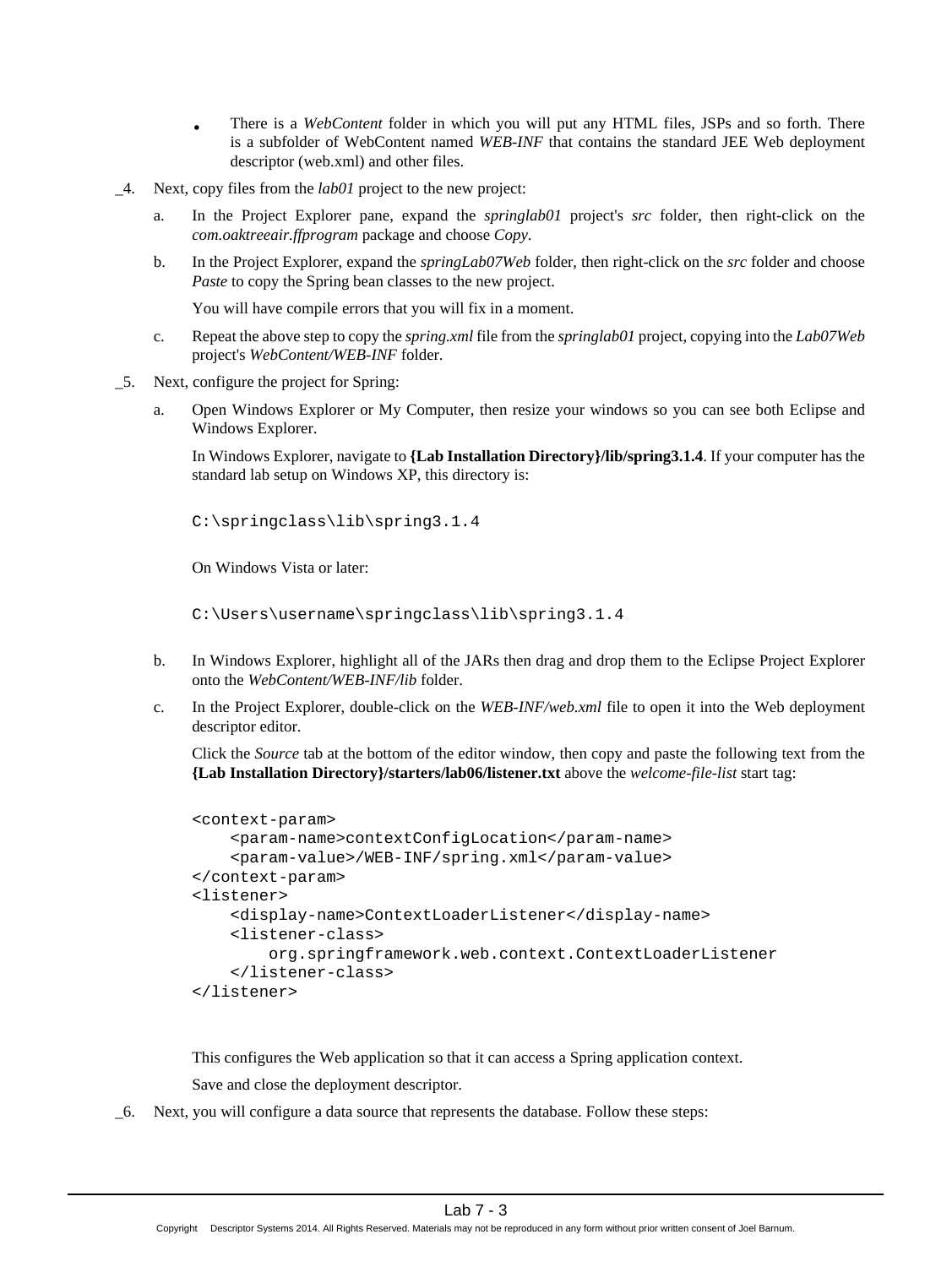- a. Create a file named **context.xml** in the *WebContent/META-INF* folder.
- b. Complete the file, copying from **{Lab Installation Directory/spring/starters/lab07/context.txt** so it looks like:

```
<Context path="/springlab07Web" docBase="springlab07Web" debug="0">
   <Resource name="jdbc/flier" 
            auth="Container"
            type="javax.sql.DataSource"
            username="sa" password="sa"
            driverClassName="org.h2.Driver"
            url="jdbc:h2:tcp://localhost/~/test"/>
</Context>
```
This defines a data source with JNDI name *jdbc/flier*.

- \_7. Next, create a *resource reference* for the data source in the Web project:
	- a. In the Project Explorer, double-click on the *WebContent/WEB-INF/web.xml* file to open it into the deployment descriptor editor.
	- b. After the *listener* end-tag, define the resource reference, copying from **{Lab Installation Directory}/ starters/lab07/resource.txt**:

```
<resource-ref>
     <res-ref-name>jdbc/flier</res-ref-name>
     <res-type>javax.sql.DataSource</res-type>
     <res-auth>Container</res-auth>
     <res-sharing-scope>Shareable</res-sharing-scope>
</resource-ref>
```
c. Save and close the Web deployment descriptor.

## **Part 3: Spring JdbcTemplate DAO**

In this part, you will create a data access object (DAO) class using the Spring JdbcTemplate type.

#### Steps:

- \_1. Create an interface for your DAO:
	- a. In the Project Explorer, right-click on the *Java Resources: src* folder and choose *New Interface* and create an interface named **SegmentDao** in a package named **com.oaktreeair.ffprogram.dao**.
	- b. Add the following methods to the interface:

```
public int getSegmentCount();
public Collection<Segment> findAllSegments();
public int insertSegment(Segment s);
```
You will need to import *java.util.Collection* and *com.oaktreeair.ffprogram.Segment*.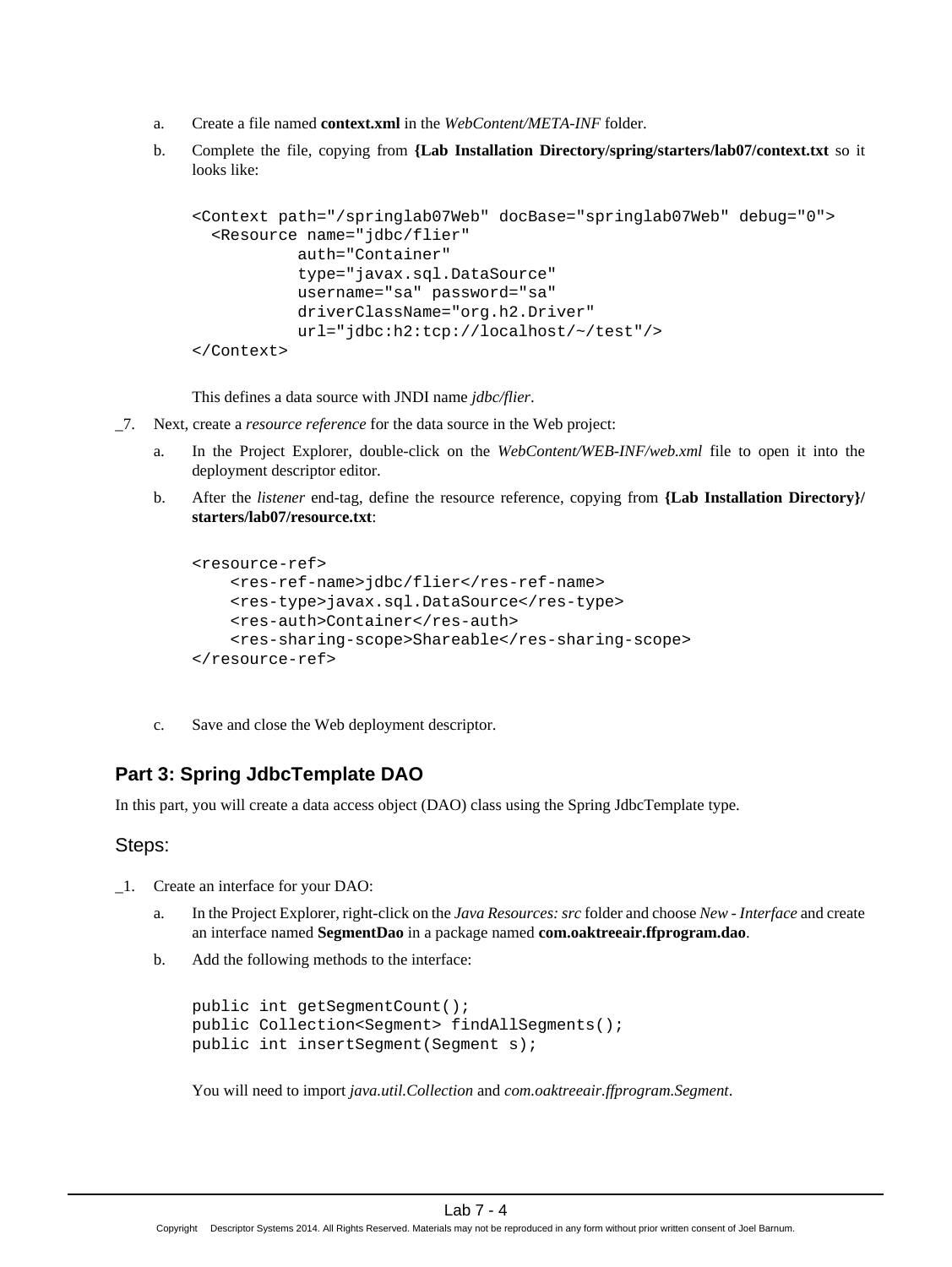- \_2. Create the DAO implementation class:
	- a. In the Project Explorer, right-click on the *JavaResources: src/com.oaktreeair.ffprogram.dao* package and choose *New - Class* to start the wizard.
	- b. On the first wizard page, ensure that the *Package* is **com.oaktreeair.ffprogram.dao**.
		- For the *Name*, enter **SegmentDaoImpl**.

For the *Interfaces*, press the Add button, and in the *Choose interfaces* box, start typing **Seg**, then select *SegmentDao*.

Press OK followed by Finish to complete the wizard. Eclipse opens the new class into the editor.

\_3. Annotate the DAO as a repository component and give it a name:

```
@Repository("segmentDao")
```
Import the correct type. Note the Spring ID of the DAO is *segmentDao*. You will need that ID when you later write servlets.

- \_4. Let's start by using dependency injection to obtain the resources the DAO needs:
	- a. Define a field to hold the JDBC template:

private JdbcTemplate template;

Import the correct type.

b. Inject a data-source reference and create the template:

```
@Autowired
public void setDataSource(DataSource ds)
{
    template = new JdbcTemplate(ds);
}
```
Import the javax.sql.DataSource type.

- \_5. Let's start by implementing only the *getSegmentCount* method:
	- a. Execute a SQL command via the template to retrieve the count of rows in the Segment table:

int count = template.queryForInt( "SELECT COUNT(\*) FROM Segment");

b. Modify the *return* statement to return the count.

## **Part 4: Web Front End for the DAO**

In this part, you will configure the DAO with Spring and write a simple servlet to invoke its *getSegmentCount* method.

#### Steps:

\_1. Configure the data source in the Spring configuration file: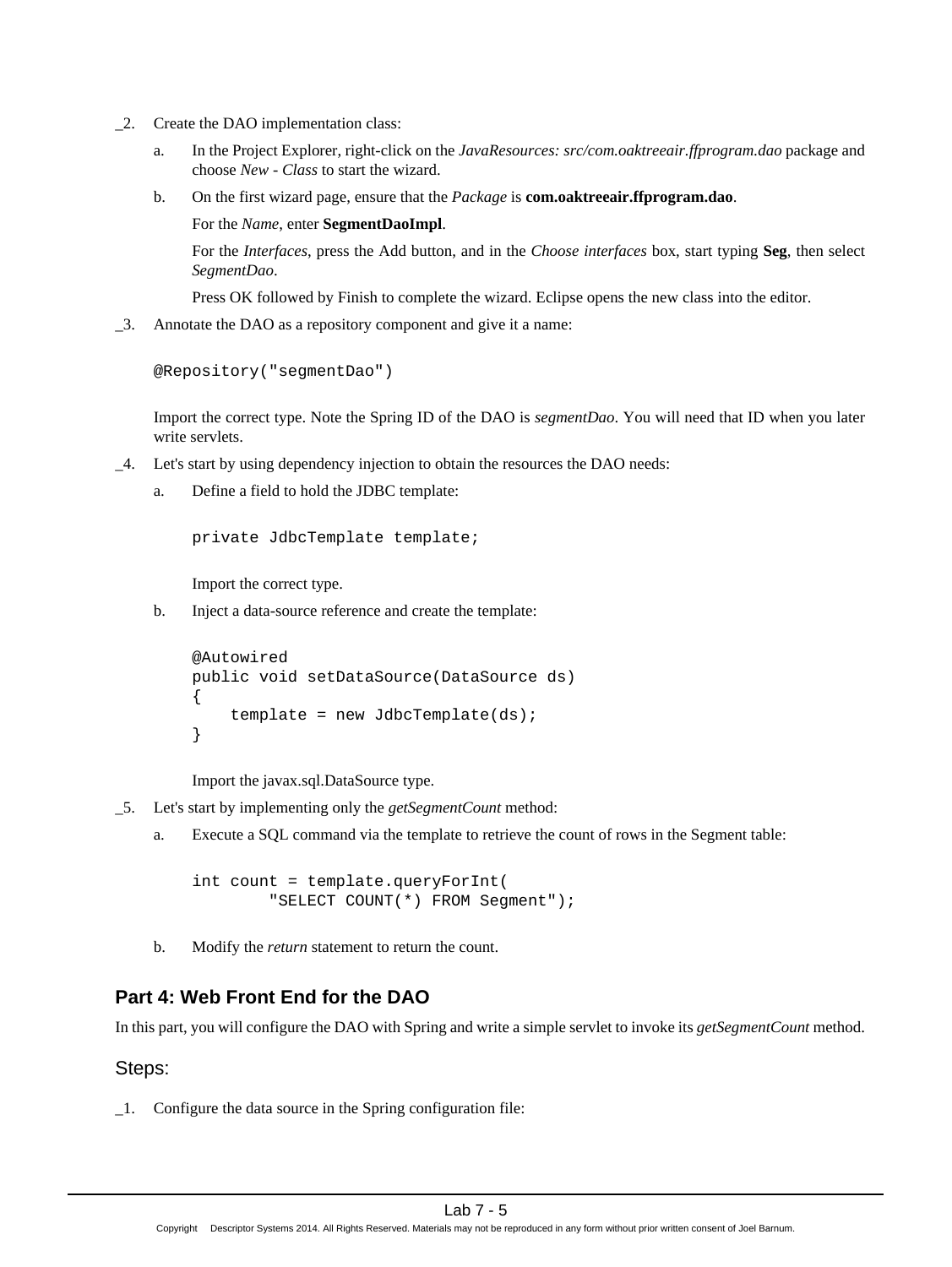- a. Open the *WebContent/WEB-INF/spring.xml* Spring configuration file into the editor. Press the *Source* tab at the bottom of the editor window.
- b. If necessary, enter the following text to ensure that Spring scans to find your classes configured with @Component and/or @Repository annotations:

```
<context:component-scan 
   base-package="com.oaktreeair.ffprogram"/>
```
c. Enter the following text to configure the data source and the DAO itself:

```
<jee:jndi-lookup id="flierDataSource" 
    jndi-name="jdbc/flier" resource-ref="true"/>
```
Note how the JNDI name matches the context.xml configuration file you created earlier in the lab.

- \_2. Next, create a simple servlet that will access the segment count via the DAO:
	- a. In the Project Explorer, right-click on the *springlab07Web* project and choose *New Servlet* to start the wizard.
	- b. On the first wizard page, for the *Java package*, enter **com.oaktreeair.ffprogram.servlets**. For the *Class name*, enter **DisplaySegmentCount**, then press Next.
	- c. On the next page, examine the defaults, then press Next.
	- d. On the final page, in the "Which method stubs" section, uncheck the *doPost* box, then press Finish. Eclipse opens the new servlet into the Java editor.
- \_3. Complete the new servlet's *doGet* method:
	- a. Retrieve a reference to the Spring application context:

```
ServletContext servletContext = getServletContext();
WebApplicationContext ctx = 
     WebApplicationContextUtils.getRequiredWebApplicationContext(
         servletContext);
```
Choose *Source - Organize Imports* so that Eclipse imports the required types.

b. Retrieve a reference to the DAO from the application context in the normal fashion:

SegmentDao dao = . . .;

c. Initialize the servlet's HTML output stream:

```
response.setContentType("text/html");
PrintWriter out = response.getWriter();
```
d. Output simple HTML content containing the segment count: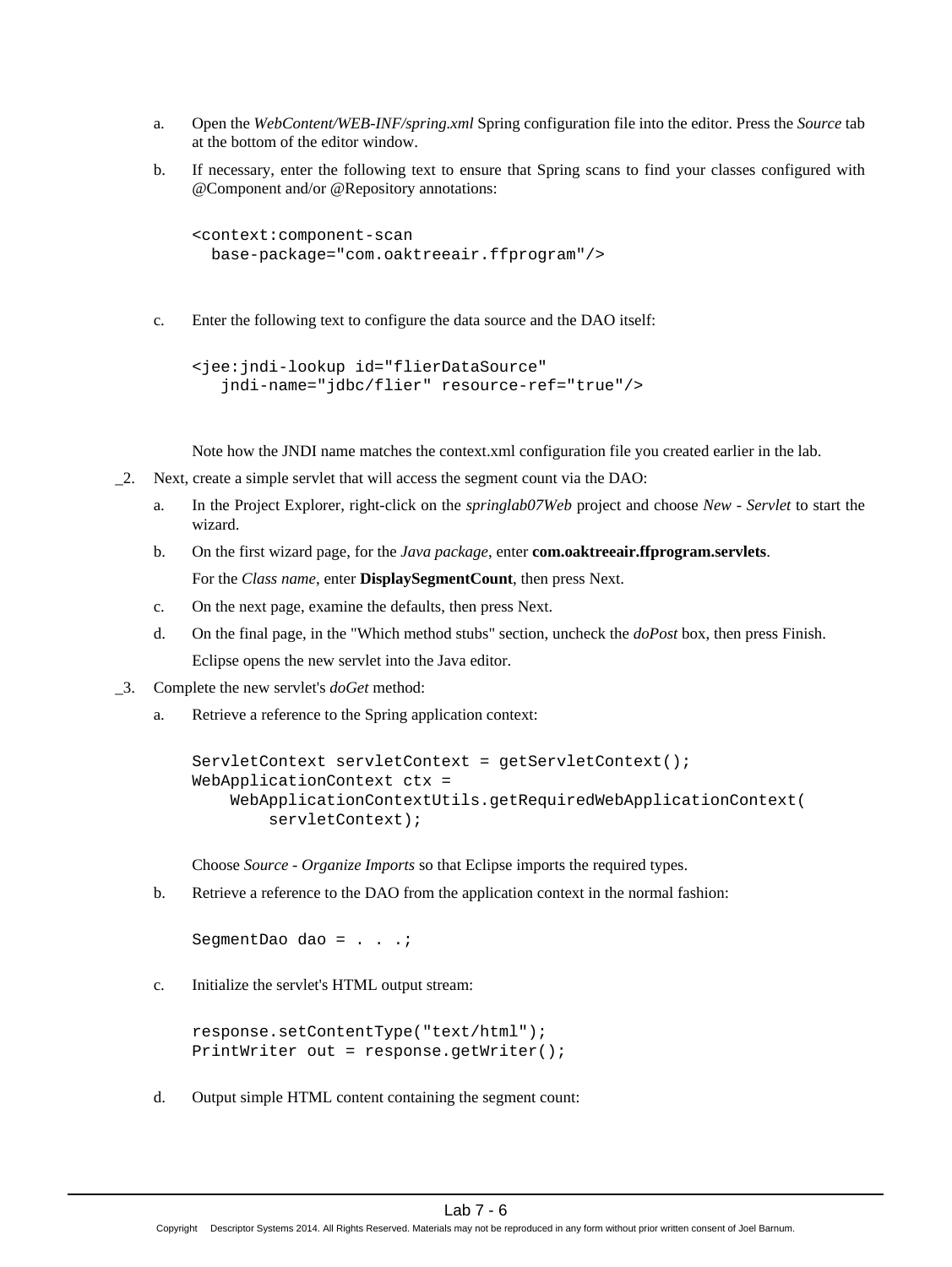```
out.println("<html><br/>>body>");
out.println("<p>Segment count: " + 
    dao.getSegmentCount() + "</p>");
out.println("</body></html>");
```
- e. Import types as necessary, then save the servlet.
- \_4. To test, in the Project Explorer, right-click on *DisplaySegmentCount.java* and choose *Run As Run on Server*, select Tomcat, then press Finish. Wait for the server to start - you should see a Web page with the segment count  $(4)$ .

#### **Part 5: Completing the Application**

In this part, you will complete the DAO and write servlets as the user interface.

#### Steps:

\_1. You will start by implementing the DAO's *findAllSegments* method.

First, create a *nested inner class* that knows how to create Segment objects from rows in the Segment database table:

- a. In the Project Explorer, right-click on *JavaResources: src/com.oaktreeair.ffprogram.dao/ SegmentDaoImpl* and choose *New - Class* to start the wizard.
- b. On the first wizard page, ensure that the *Package* is *com.oaktreeair.ffprogram.dao*.

Put a checkmark in the *Enclosing type* checkbox - this causes the wizard to generate an inner class.

For the *Name*, enter **SegmentRowMapper**.

For *Interfaces*, press the Add button and start typing **ParameterizedR** and then select *ParameterizedRowMapper* and press OK followed by Finish to complete the wizard.

- \_2. The wizard gave you a head start, but you need to tweak the inner class a bit:
	- a. Edit the inner class definition so it looks like:

public class SegmentRowMapper implements ParameterizedRowMapper<Segment>

b. Inside the nested class, add the *mapRows* method definition:

```
public Segment mapRow(ResultSet rs, int rowNum)
    throws SQLException
{
}
```
- \_3. Complete the SegmentRowMapper inner class's *mapRow* method:
	- a. Create a new Segment object using its zero-argument constructor.